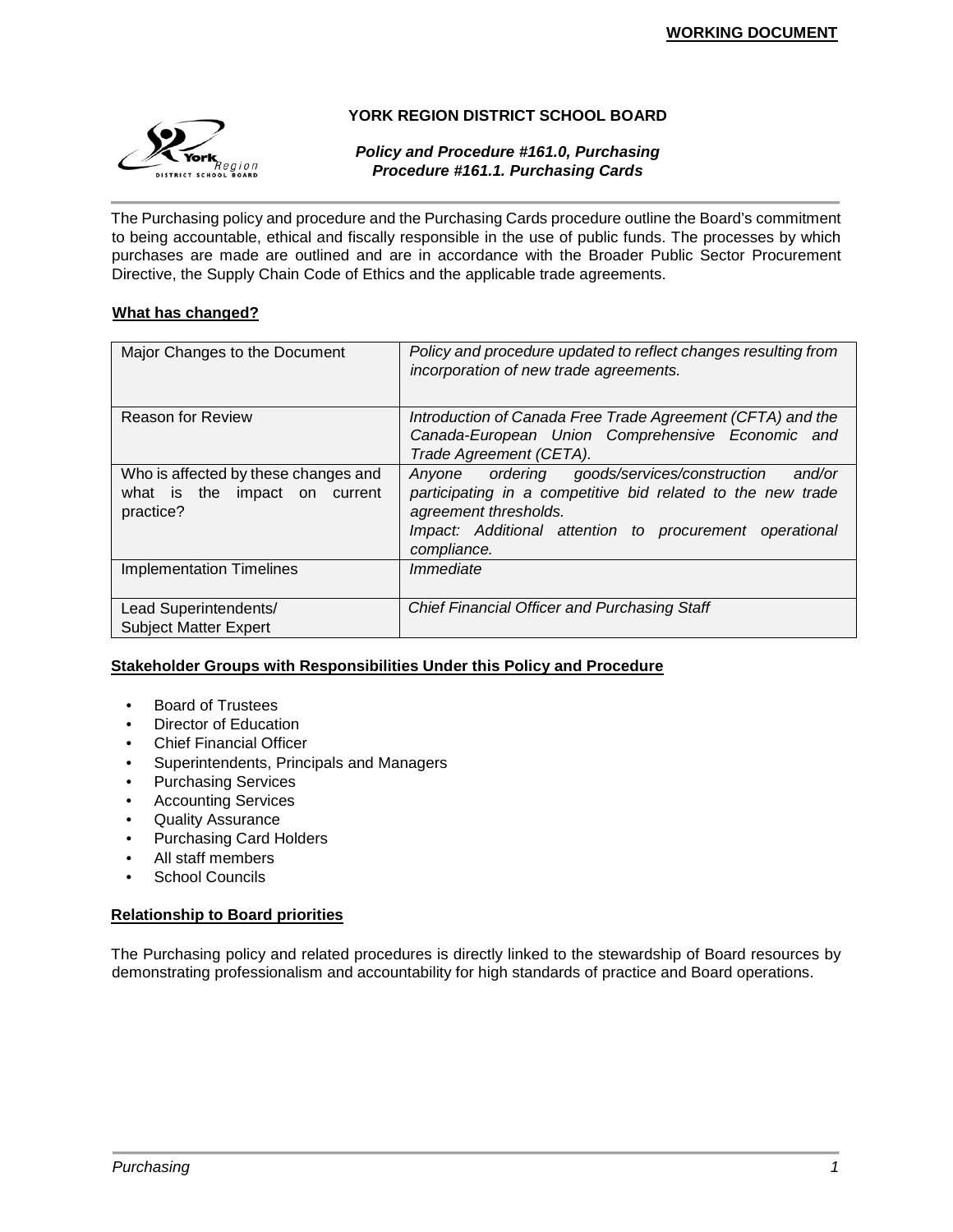#### **What are the timelines and next steps?**

This policy is scheduled for First Review at the June 5, 2018 Policy and By-Law Committee meeting.

## *That in accordance with Board Policy #285.0, Board Policies, Procedures and Supporting Documents, Working Document Policy #161.0 Purchasing be circulated for comment for six school months.*

## **How do I find out more or provide feedback?**

Questions about this policy and/or procedure should be raised with your principal, manager or supervisor. If additional clarification is required, principals, managers and supervisors may contact the lead superintendent and/or subject matter expert.

In accordance with Board Policy #285.0, [Board Policies, Procedures and Supporting Documents,](http://www.yrdsb.edu.on.ca/pdfs/p&p/a/policy/285.pdf) the Board welcomes all comments and suggestions on Board policy.

Input is an important component of the review process. If you feel a policy and/or procedure needs to be revised, feedback may be submitted through the school council or by submitting the on-line form. In your response please;

- outline clearly the specific section(s) of the policy and/or procedure in which you are not comfortable,
- suggest specific alternate wording to reflect your position, and
- identify the reason(s) for your concern(s).

Specific recommendations or questions about the review process should be submitted using the on-line form or sent to the Assistant Manager, Corporate Policy via email at [policy.committee@yrdsb.ca,](mailto:policy.committee@yrdsb.ca) or via telephone at 905-727-0022 extension 2570 or in hard copy at [The Education Centre –](http://www.yrdsb.ca/AboutUs/Departments/Pages/default.aspx) Aurora[.](http://www.yrdsb.ca/AboutUs/Departments/Pages/default.aspx)

## **Department**

Purchasing Services

#### **Related Documents and/or Legislation**

[Canada Free Trade Agreement](https://www.cfta-alec.ca/wp-content/uploads/2017/06/CFTA-Consolidated-Text-Final-Print-Text-English.pdf) [\(CFTA\)](https://www.cfta-alec.ca/) [Canada-European Union Comprehensive Economic and Trade Agreement](http://www.international.gc.ca/trade-commerce/trade-agreements-accords-commerciaux/agr-acc/ceta-aecg/text-texte/toc-tdm.aspx?lang=eng) [\(CETA\)](http://www.international.gc.ca/trade-commerce/trade-agreements-accords-commerciaux/agr-acc/ceta-aecg/index.aspx?lang=eng) [Conflict of Interest](https://bww.yrdsb.ca/boarddocs/Documents/PP-conflictofinterest-222.pdf#Policy) policy and procedure [Supply Chain Code of](https://bww.yrdsb.ca/boarddocs/Documents/SD-CodeofEthics.pdf) [Ethics](https://bww.yrdsb.ca/boarddocs/Documents/SD-CodeofEthics.pdf) [Ontario Broader Public Sector Procurement Directive](https://www.doingbusiness.mgs.gov.on.ca/mbs/psb/psb.nsf/Attachments/BPSProcDir-pdf-eng/$FILE/bps_procurement_directive-eng.pdf) policy and procedures

*It is the expectation of the York Region District School Board that all employees, students and persons invited to or visiting Board property; or partaking/volunteering in Board or school-sponsored events and activities will respect the policies and procedures of the Board. The term "parents" refers to both biological/adoptive parents and guardians in all Board policies and procedures.*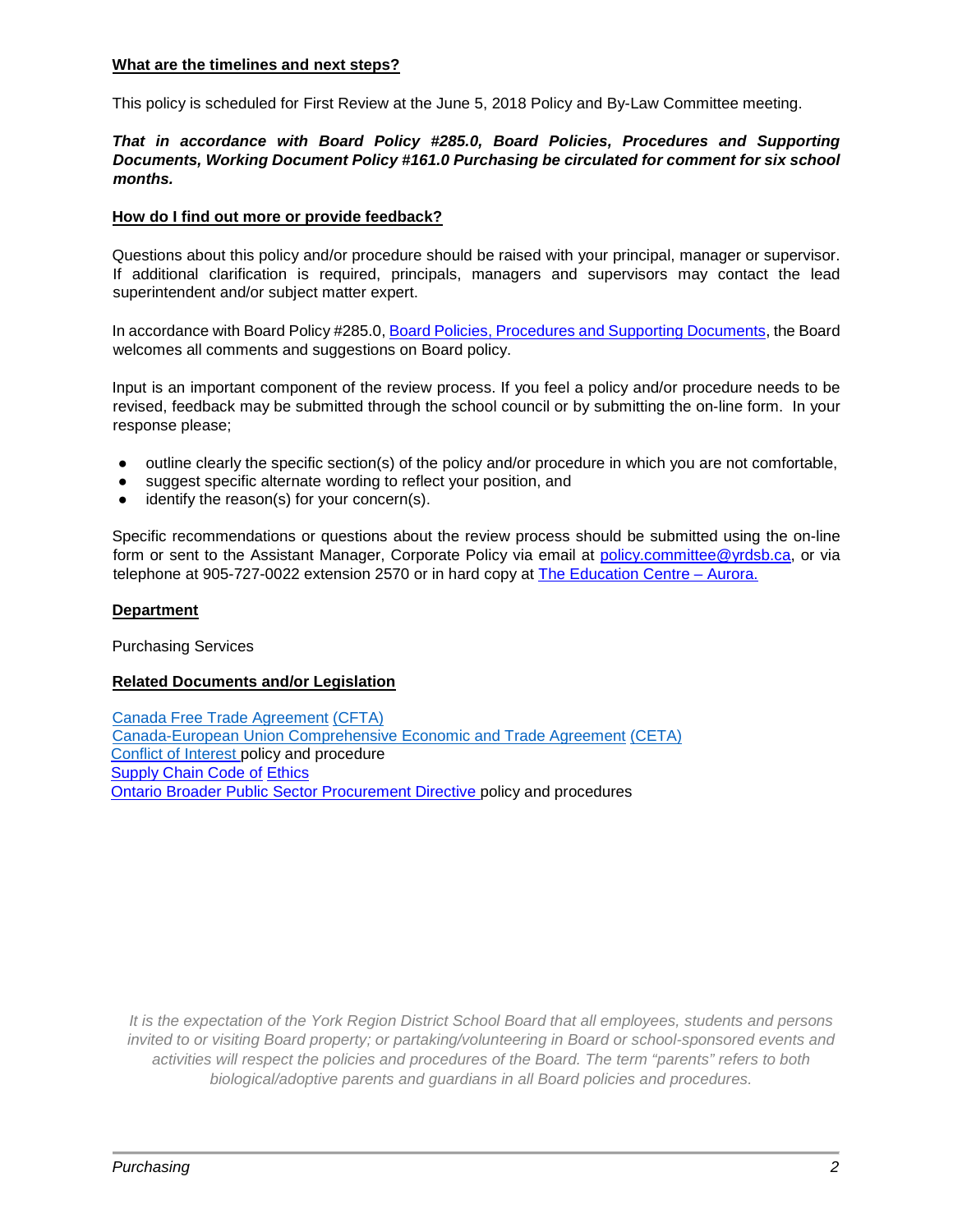

The York Region District School Board is committed to being accountable, ethical and fiscally responsible in the use of public funds. All purchases made on behalf of the Board will be made in an open and transparent manner that maximizes value.

## **Application**

Through the Purchasing Services Department, every effort will be made to achieve best value for money. Purchasing decisions will be based on the Total Cost of Ownership method of procurement. The Board adheres to all procurement laws, regulations, rules, acts, trade agreements and the Broader Public Sector Procurement Directive in order to serve the public interest with fair, open and transparent procurement processes in the acquisition of goods and services.

All trustees, staff members and agents of the Board are required to comply with the [Supply Chain Code of](https://bww.yrdsb.ca/boarddocs/Documents/SD-CodeofEthics.pdf) [Ethics](https://bww.yrdsb.ca/boarddocs/Documents/SD-CodeofEthics.pdf) [a](https://bww.yrdsb.ca/boarddocs/Documents/SD-CodeofEthics.pdf)nd abide by the [Broader Public Sector Procurement Directive policies and procedures](http://www.doingbusiness.mgs.gov.on.ca/mbs/psb/psb.nsf/English/bps-procurementdirective)[,](http://www.doingbusiness.mgs.gov.on.ca/mbs/psb/psb.nsf/English/bps-procurementdirective) the [Canada](https://www.cfta-alec.ca/wp-content/uploads/2017/06/CFTA-Consolidated-Text-Final-Print-Text-English.pdf)  [Free Trade Agreement](https://www.cfta-alec.ca/wp-content/uploads/2017/06/CFTA-Consolidated-Text-Final-Print-Text-English.pdf) [\(CFTA\)](https://www.cfta-alec.ca/) and the [Canada-European Union Comprehensive Economic and Trade](http://www.international.gc.ca/trade-commerce/trade-agreements-accords-commerciaux/agr-acc/ceta-aecg/text-texte/toc-tdm.aspx?lang=eng)  [Agreement](http://www.international.gc.ca/trade-commerce/trade-agreements-accords-commerciaux/agr-acc/ceta-aecg/text-texte/toc-tdm.aspx?lang=eng) [\(CETA\)](http://www.international.gc.ca/trade-commerce/trade-agreements-accords-commerciaux/agr-acc/ceta-aecg/index.aspx?lang=eng) where applicable, when involved with purchasing or related supply chain activities.

## *[Supply Chain Code of Ethics](https://bww.yrdsb.ca/boarddocs/Pages/CodeOfEthics.aspx)*

All staff members of the York Region District School Board occupy positions of public trust and confidence. They are therefore expected to discharge their duties and responsibilities in a professional and impartial manner.

It is imperative that trustees, staff members or other agents working on behalf of the Board act and be seen to be acting in the best interests of the public when fulfilling their duties on behalf of the Board. All staff members are required to adhere to the Board's [Conflict of Interest](https://bww.yrdsb.ca/boarddocs/Documents/PP-conflictofinterest-222.pdf#Policy) policy and procedur[e](http://www.yrdsb.edu.on.ca/pdfs/p%26p/a/policy/222.pdf) and all applicable legislation and government requirements. Staff members, trustees or agents of the Board must not disclose confidential business, personnel or student information or misappropriate Board resources.

## **Definitions**

## *Procurement Thresholds*

Monetary thresholds related to the value of the purchase/acquisition that determine purchasing activities that will take place in order to maximize competition and efficiency of procurement. Applicable taxes are to be excluded when calculating procurement thresholds.

#### *Total Cost of Ownership*

The direct and indirect costs associated with a specific product, service or operation over its entire life cycle. This may include, but is not limited to, consideration of all costs, including acquisition, delivery, installation, removal, operating and disposal costs rather than solely the lowest price bid received.

#### **Responsibilities**

*The Board of Trustees is responsible for:* 

reviewing the Purchasing policy in accordance with the priorities in the Trustees' Multi-Year Plan and the approved policy review cycle; and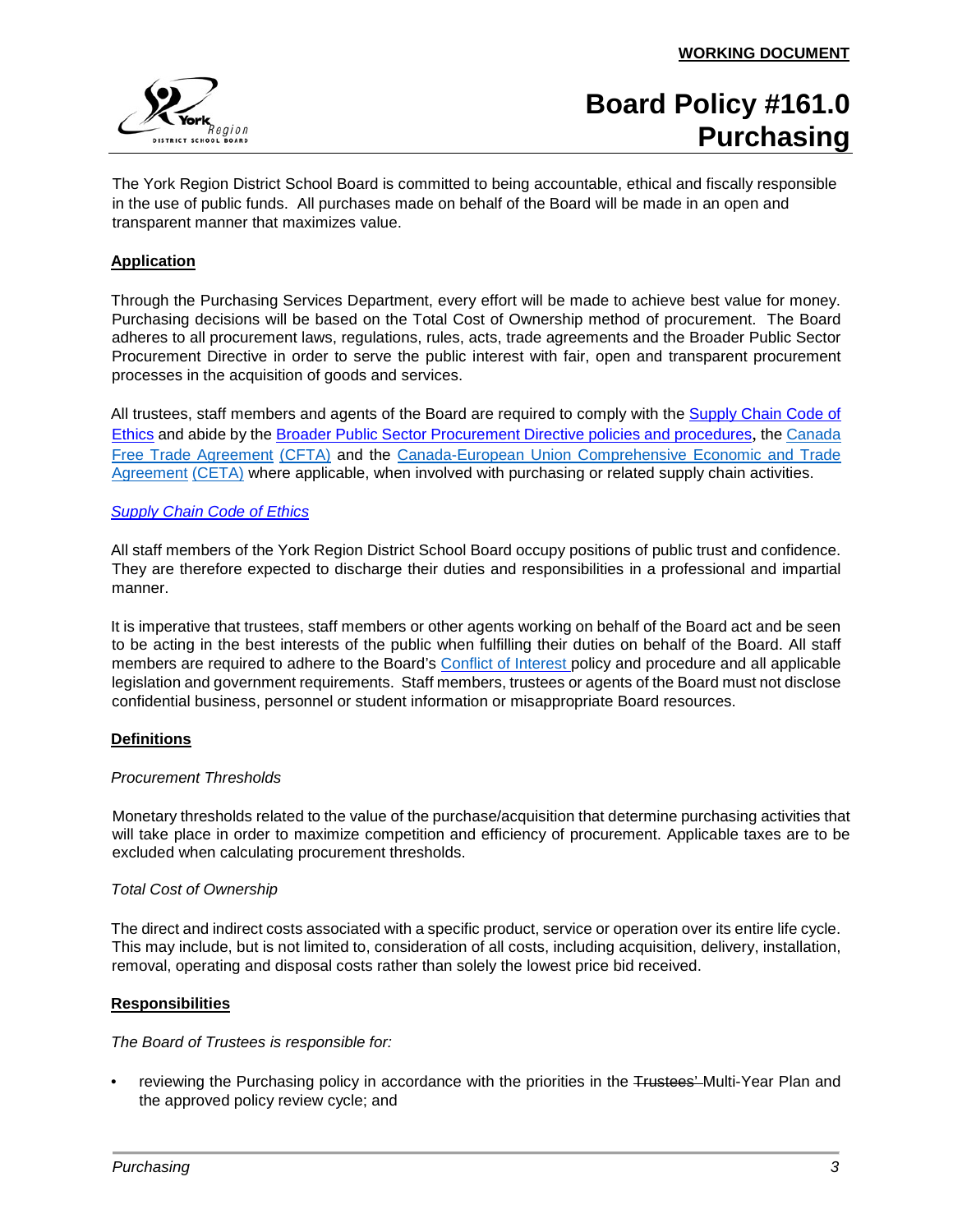• understanding and communicating with members of the community about the Purchasing policy, as required.

*The Director of Education is responsible for:* 

• implementing and operationalizing the Purchasing policy.

## **Department**

Purchasing Services

**History** Working Document November 2014, July 2018 Revised June 2015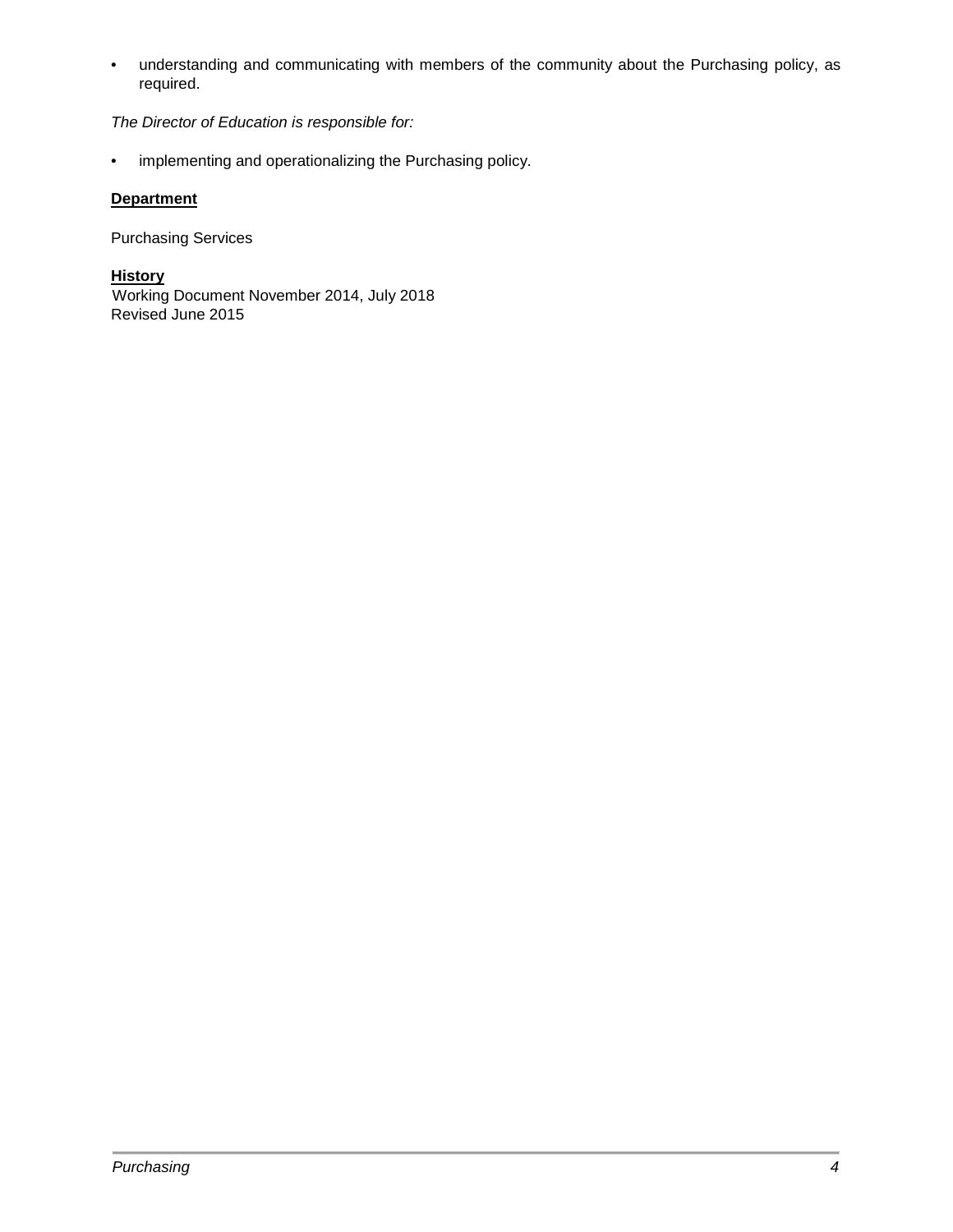# **Board Procedure #161.0 Purchasing**

This procedure outlines how staff members acquire goods and services for use in schools/departments in accordance with all applicable Board policies and procedures, federal and provincial laws, acts, regulations, trade agreements and the Broader Public Sector Procurement Directive. These requirements for competitive procurement and contracting balance numerous objectives, including accountability, fairness, transparency, value and, ultimately, effective and high-quality service delivery.

## **Application of Procedure**

The procedure for the [Canada Free Trade Agreement](https://www.cfta-alec.ca/wp-content/uploads/2017/06/CFTA-Consolidated-Text-Final-Print-Text-English.pdf) [\(CFTA\)](https://www.cfta-alec.ca/) and the [Canada-European Union](http://www.international.gc.ca/trade-commerce/trade-agreements-accords-commerciaux/agr-acc/ceta-aecg/text-texte/toc-tdm.aspx?lang=eng)  [Comprehensive Economic and Trade Agreement](http://www.international.gc.ca/trade-commerce/trade-agreements-accords-commerciaux/agr-acc/ceta-aecg/text-texte/toc-tdm.aspx?lang=eng) [\(CETA\)](http://www.international.gc.ca/trade-commerce/trade-agreements-accords-commerciaux/agr-acc/ceta-aecg/index.aspx?lang=eng) is outlined in the, Purchasing Process for CFTA and CETA Guideline.

## *Segregation of Duties*

Prevents any one person from controlling the entire procurement process by segregating approvals for the key stages of the procurement process. Effective control in an organization includes segregation of duties across functions and individuals.

Staff members cannot independently acquire goods and services without prior approval.

The Board shall segregate at least three of the following five functional roles;

- ordering,
- budget checking,
- issue of purchase orders/contracts/letters of intent,
- receiving, and
- payment.

In the Board, requisition creation is typically performed by the school or department. The requisition is then approved according to the [Purchasing Requisitions: Approval Amounts document](https://bww.yrdsb.ca/boarddocs/Documents/SD-purchasinglimits.pdf) and then forwarded to Purchasing Services for purchase order creation. Receiving is often done by the school or department. Accounting Services is responsible for appropriate payment of invoices associated with the purchase order.

#### *Approval (Signing) Authority*

All procurement of goods and services must be approved in accordance with the Approval Authority Schedule outlined in the [Purchasing Requisitions: Approval Amounts document](https://bww.yrdsb.ca/boarddocs/Documents/SD-purchasinglimits.pdf)*[.](https://bww.yrdsb.ca/boarddocs/Documents/SD-purchasinglimits.pdf)*

#### *Procurement Thresholds*

Purchases of goods and services on behalf of the Board shall be made in the following manner, depending on the cost.

The overall value of procurement cannot be reduced, such as, but not limited to, dividing a single procurement into multiple procurements, in order to circumvent the procurement threshold requirements and approval requirements.

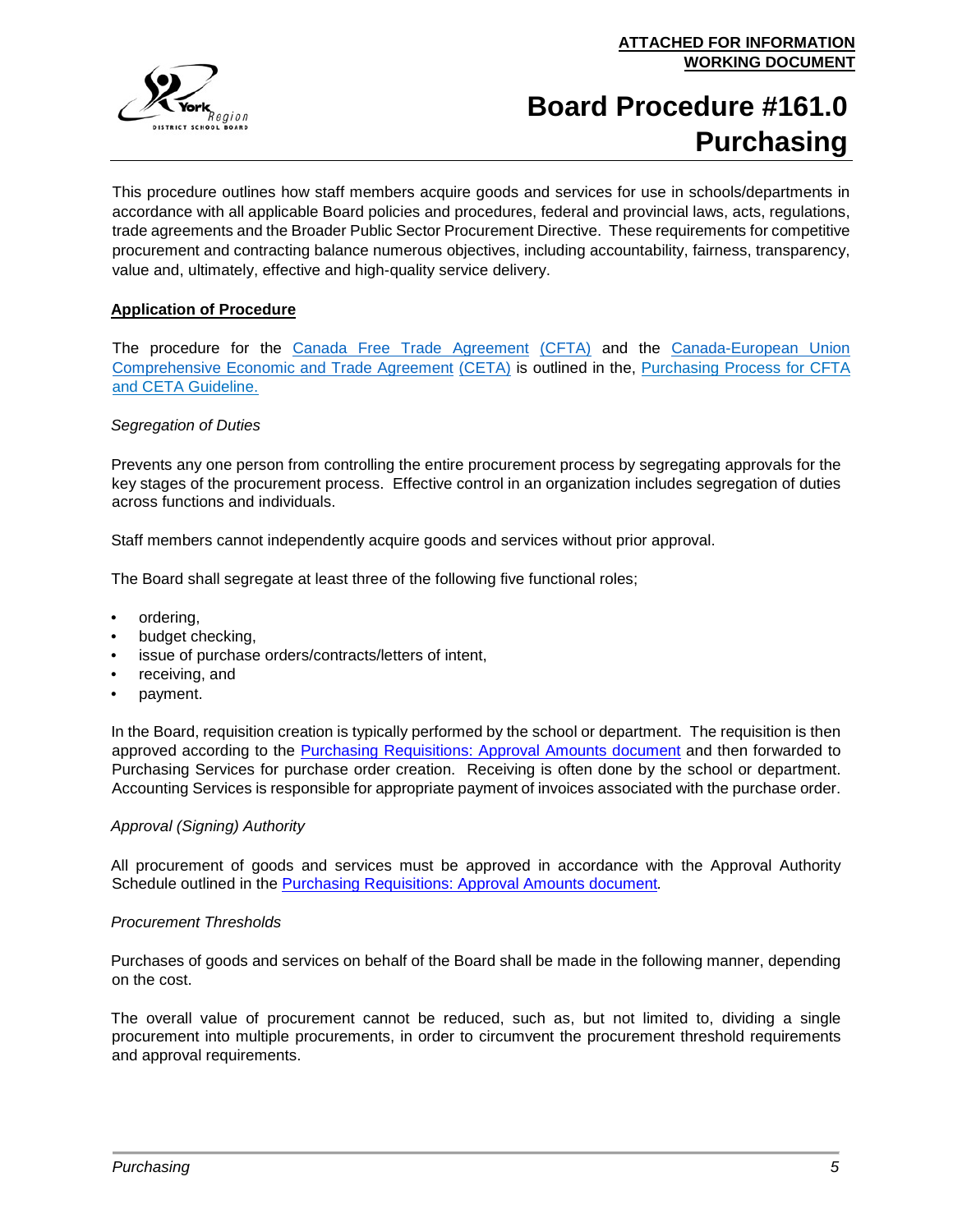| $<$ \$10,000          | Purchasing Services will obtain competitive quotations, where possible          |
|-----------------------|---------------------------------------------------------------------------------|
| \$10,001 to \$100,000 | Purchasing Services will obtain a minimum of three competitive bids             |
|                       | (quotations, tenders or requests for proposals (RFP)                            |
| Over \$100,000        | Purchasing Services will issue and obtain a minimum of three formal             |
|                       | quotations, tenders or request for proposals (RFP) and post these opportunities |
|                       | to a recognized public tendering website                                        |

Purchases of consulting services on behalf of the Board shall be made in the following manner depending on cost.

| $> $10,000$ to \$100,000 | Purchasing Services will obtain a minimum of three competitive quotations       |
|--------------------------|---------------------------------------------------------------------------------|
| Over \$100,000           | Purchasing Services will issue and obtain a minimum of three formal             |
|                          | quotations, tenders or request for proposals (RFP) and post these opportunities |
|                          | to a recognized public tendering website                                        |

#### *Posting Competitive Procurement Documents*

The Board shall post all competitive procurements over \$100,000.00 on a public tendering network.

## *Non-Competitive Procurement*

The Board employs a competitive procurement process to achieve optimum value for money. It is recognized, however, that special circumstances may require the Board to use non-competitive procurement.

The Board may only be exempt from competitive procurement in situations outlined in the exemption, exception or non-application clauses of the CFTA, CETA or other trade agreements

Non-competitive procurement includes limited tendering.

Prior to the commencement of non-competitive procurement, the Limited [Tendering](https://bww.yrdsb.ca/services/purchasing/Documents/Limited%20Tendering%20and%20Non%20Competitive%20Procurement%20May%202018.pdf) [f](https://bww.yrdsb.ca/services/purchasing/Documents/Limited%20Tendering%20and%20Non%20Competitive%20Procurement%20May%202018.pdf)orm for any acquisition of goods and services exceeding \$10,000 must be completed and submitted to Purchasing Services before the purchase is made. Any acquisition exceeding \$10,000 will require approval by the Chief Financial Officer. Purchasing Services will research and determine eligibility.

#### *Purchasing Cooperatives*

The Board may enter into co-operative purchasing agreements with other public bodies. In such cases, the Board may accept pricing obtained by other public bodies and will not be required to solicit independent pricing quotations or tenders.

#### *Non-Discrimination*

The Board must not discriminate or exercise preferential treatment in awarding a contract to a vendor/contractor as a result of a competitive procurement process.

#### *Exclusion of Proponents*

If there is supporting evidence, the Board may exclude a Bidder from participating in a procurement on grounds such as:

- bankruptcy or insolvency;
- false declarations: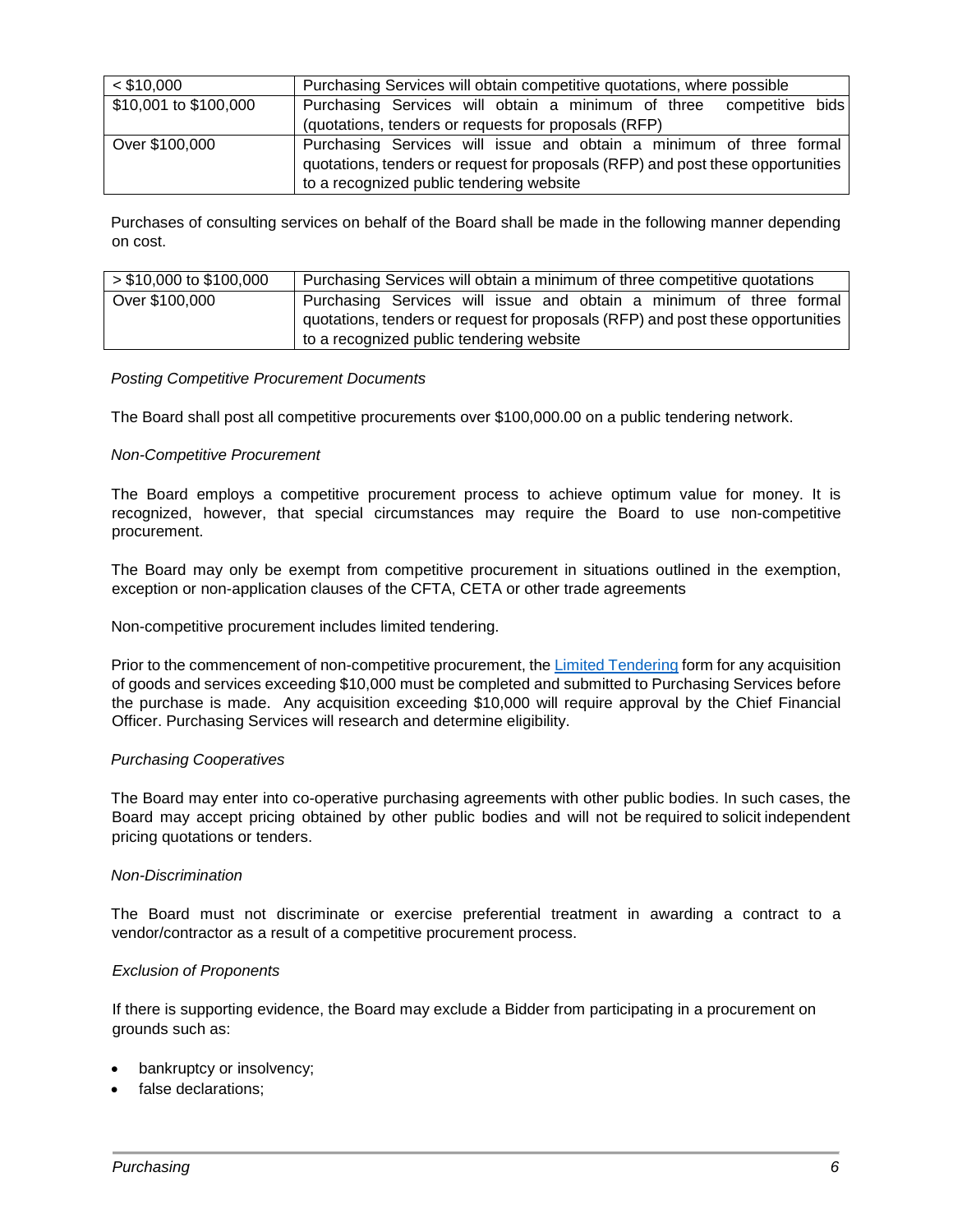- significant or persistent deficiencies in performance of any substantive requirement or obligation under a prior contract or contracts;
- final judgments in respect of serious crimes or other serious offences;
- professional misconduct or acts or omissions that adversely reflect on the commercial integrity of the supplier; or
- failure to pay taxes.

## *Vendor or Consultant Performance*

In instances where poor, unacceptable or unsatisfactory performance by a vendor or consultant has been experienced, it is recommended that the following steps be taken.

- A staff member will complete and forward the Vendor Incident Report to the Manager of Purchasing Services.
- The Manager of Purchasing Services will engage the appropriate individuals to gather information in preparation for communicating the concern to the vendor in question.
- Depending on the nature of the incident Purchasing Services will bring the concern(s) to the attention of the vendor.
- Vendors will be given the opportunity to respond to the concern and remedy the deficiency in an agreedupon time period, when required.
- During this period of remedy the Board may put the vendor "On Notice" and may temporarily suspend the vendor's bidding privileges.
- Should the vendor fail to meet the agreed upon requirements in the time allotted, it may result in the cancellation/termination of the contract and further suspension bidding privileges for an indeterminate amount of time.
- If the vendor has been given one prior notice, the giving of a second notice, whether the notices relate to the same default or delay or arise from separate situations, may result in the immediate termination of the contract and suspension of bidding privileges to the Board for an indeterminate amount of time.

## *Contractor Performance*

Contractors perform work for or provide services to the Board. The quality of their work is critical to the success of the project and directly affects the environment in which students and staff members learn and work. Compliance with Occupational Health and Safety rules, codes and regulations, and Board policies and procedures, where applicable, is critical to ensuring a safe environment.

Work performed on behalf of the Board is reviewed by staff members. A list of projects performed throughout the year is compiled and the contractor's performance is scored.

The following action is recommended when scores indicating poor, unacceptable or unsatisfactory performance are identified:

- The Contractor Performance Report is completed and forwarded to the department manager.
- The department manager will discuss the performance score with Purchasing Services to determine appropriate next steps.
- If the contractor scores poorly, and depending on the nature of the concern, Purchasing Services will bring the concern(s) to the attention of the vendor;
- Contractors will be given the opportunity to respond to the concern and remedy the deficiency in an agreed-to time period, when required.
- Contractors may be asked to identify the changes they will make to prevent re-occurrence.
- During this period of remedy the Board may put the vendor "On Notice" and may temporarily suspend the vendor's bidding privileges.
- Should the contractor fail to meet the agreed upon requirements in the time allotted, it may result in the cancellation/termination of the contract and further suspension of bidding privileges for an indeterminate amount of time.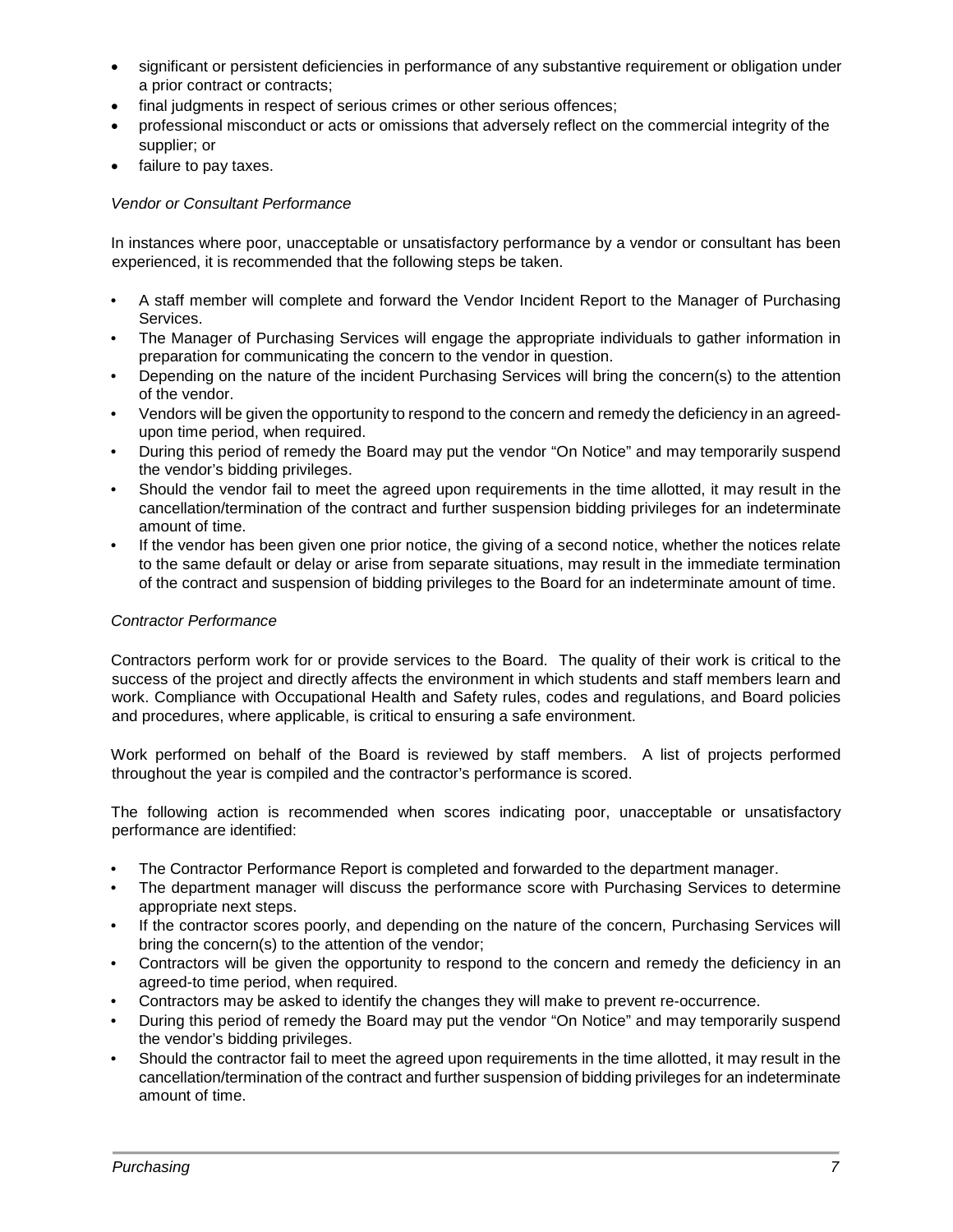- If the contractor has been given one prior notice, the giving of a second notice, whether the notice relates to the same default or arises from separate situations, may result in the immediate termination of the contract and suspension of bidding privileges for an indeterminate amount of time. If the issues are sufficiently detrimental to the Board, the contractor may be notified that they have been removed from the list of contractors to be invited to bid on future projects.
- At the same time as Plant Services is reviewing the performance of the prequalified contractors on projects, Purchasing Services will perform an annual review of the responsiveness and competitiveness of all contractors in bidding situations. If a contractor is found to be unresponsive to bid calls or to be consistently uncompetitive when bidding, the Board will discuss the situation with the contractor and may suspend bidding privileges for an indeterminate period of time, or may remove the contractor from the prequalified list of bidders.
- Poor service by a contractor will result in a meeting with Board representatives at the conclusion of the project to discuss the concerns and determine how to move forward. In some instances, the Board may temporarily suspend their bidding privileges for an indeterminate period of time.

Departmental staff members reserve the right to audit the work of any contractor or consultant at any time without notice.

## *Contractor and Consultant Performance - On-going Service Work*

A list of service contracts is compiled and the associated contractors who are performing the ongoing work are identified. Departmental staff members are responsible for completing several unannounced audits based on a pre-determined proportion of visits as outlined in the contract.

The type of items that will be reviewed during site visits will vary depending on the work being performed and include, but are not limited to:

- sign-in protocol,
- comparison of work performed versus the scope of work given,
- quality of work performed,
- adherence to Health and Safety procedures,
- scheduling of work.
- response to repairs,
- accuracy of invoicing, and
- communication.

Should any of the work performed by a contractor be found to be substantially deficient, whether officially audited or not, the Board will contact the contractor to discuss concerns. The contractor will be given seven calendar days to respond to and correct the identified concerns. Should the contractor be unable or unwilling to correct the concerns to the satisfaction of the Board, they will be notified that they are being removed from the Board's approved and/or pre-qualified list of contractors, which would result in permanent revocation of bidding privileges to the Board, as set out above under "Exclusion of Proponents". The contractor has the opportunity to meet with Board representatives to discuss their removal from the approved/pre-qualified list(s). During this meeting, the contractor must provide sufficient assurances to the Board that they will be able to perform the work as required. If there continue to be concerns regarding the services provided by the contractor, at the sole discretion of the Board, the contractor will be permanently removed from any Board list of contractors.

#### *Dispute Resolution*

Should any contractor wish to contest their removal from the Board's approved/pre-qualified lists, they will be required to address any concerns with Purchasing Services and applicable departmental and/or managerial staff members, as required.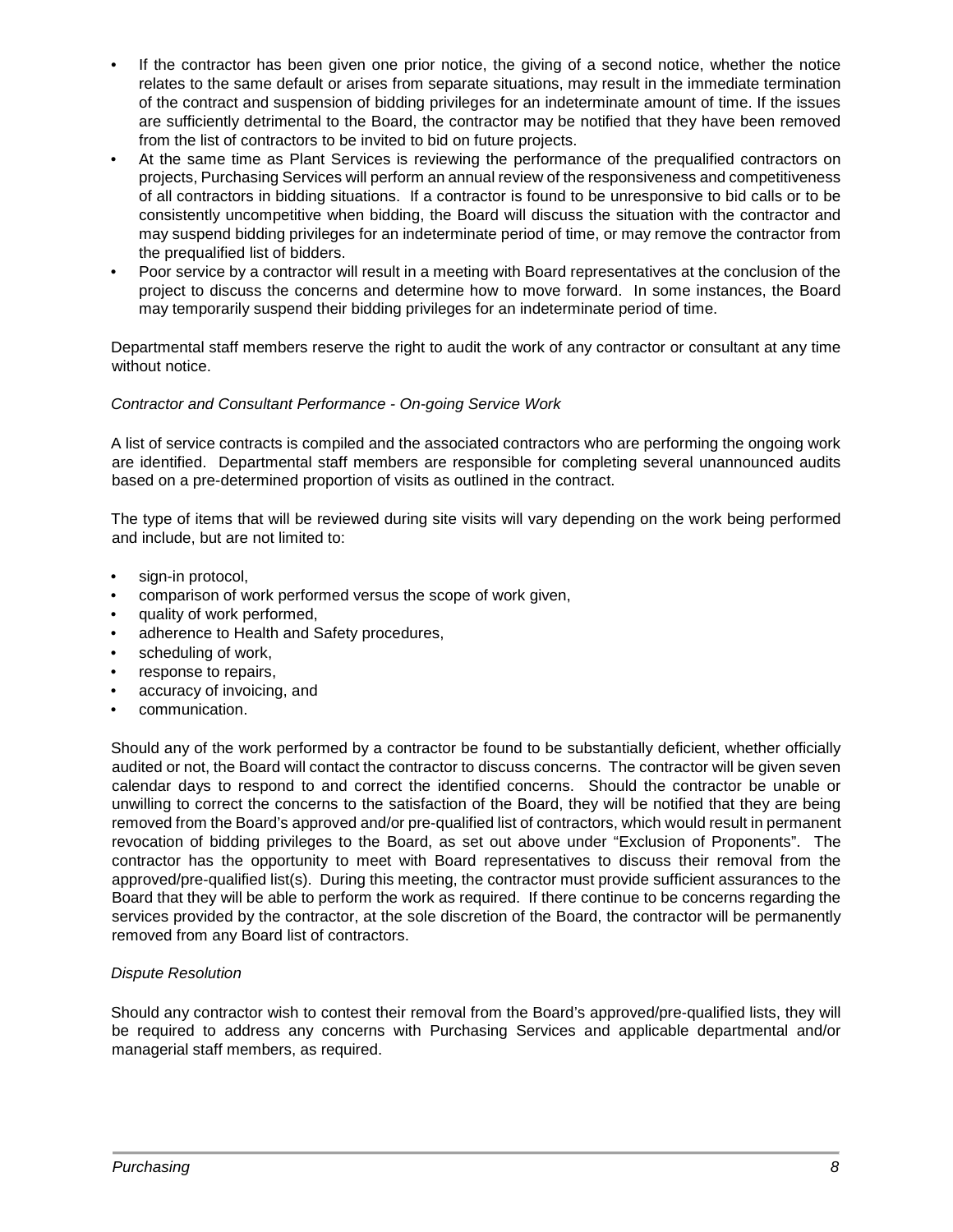## **Definitions**

#### *Agreement*

A formal written or verbal agreement between two or more parties to define terms and performance. In accordance with the Broader Public Sector Procurement Directive, the Board requires contracts to be in writing and signed by the parties.

## *Bill of Lading*

A written document issued by the carrier of goods. It is both a receipt for goods and a contract to deliver goods. Title may be passed by transfer of the bill of lading.

## *Canada-European Union Comprehensive Economic and Trade Agreement (CETA)*

An international trade agreement that sets standards in the trade in goods and services, non-tariff barriers, investment, government procurement, as well as other areas like labour and environment.

## *Canadian Free Trade Agreement (CFTA)*

An intergovernmental trade agreement aimed at reducing and eliminating barriers to the free movement of persons, goods, services, and investments within Canada and establishing an open efficient, and stable domestic market.

## *Competitive Procurement*

A set of procedures for developing a procurement contract through a bidding or proposal process. The intent is to solicit fair and impartial competitive bids and to obtain value for money in connection therewith.

#### *Formal Competitive Bids*

Are used for high dollar value items and normally involve solicitation and sealed bid submission.

#### *Informal Competitive Bids*

Are those involving items of a low dollar value and can be submitted verbally or in written form (including email).

#### *Confirmation Purchase Order*

A purchase order listing the goods or services and terms of an order originally placed verbally.

#### *Conflict of Interest*

All staff members are required to adhere to the Board's [Conflict of Interest](https://bww.yrdsb.ca/boarddocs/Pages/ConflictofInterest.aspx) policy and procedure.

#### *Contract*

A verbal or written legally binding mutual agreement between two competent parties. An accepted purchase order becomes a contract. In accordance with the Broader Public Sector Procurement Directive, the Board requires contracts to be in writing and signed by the parties.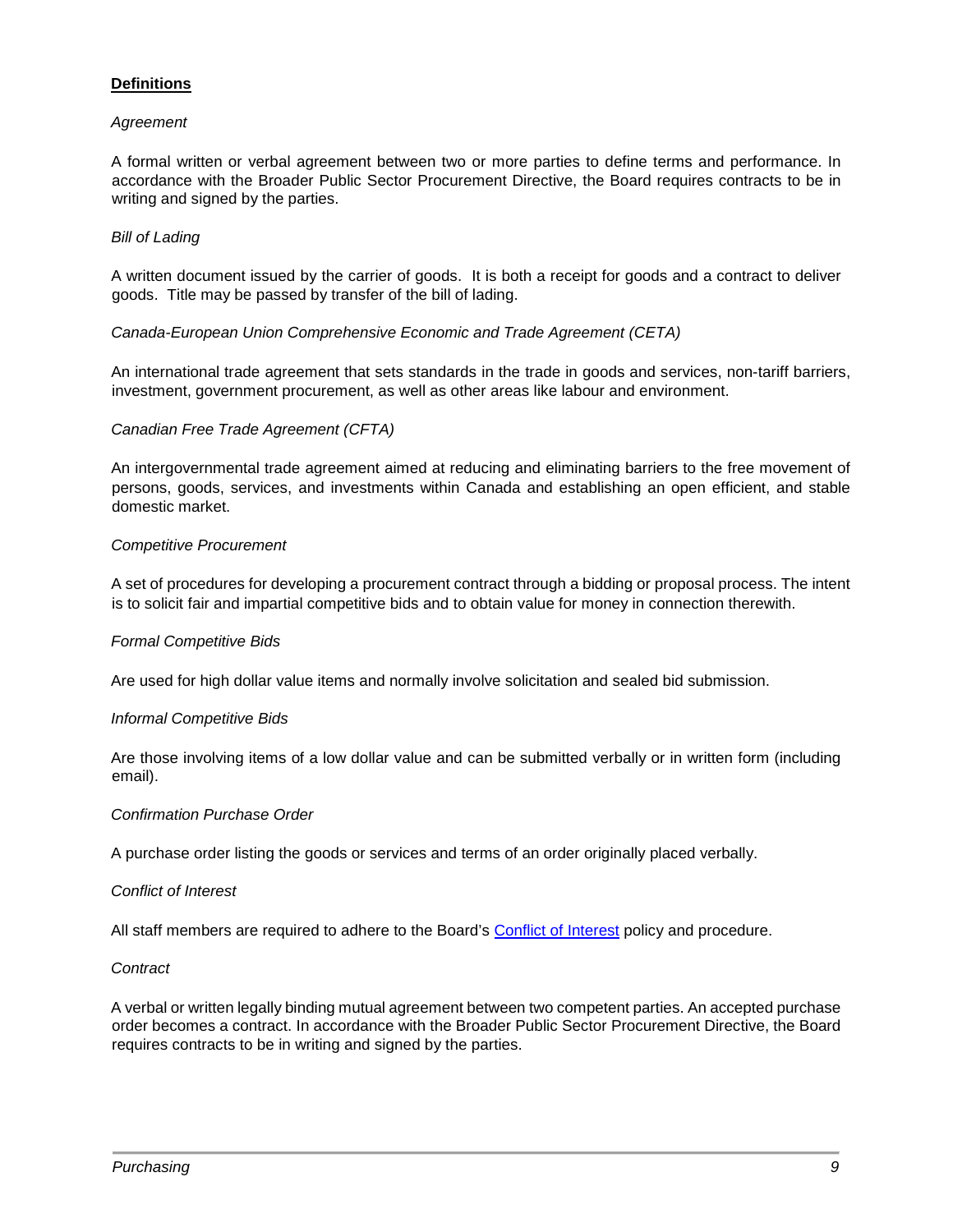#### *Contract Release Form*

A means of ordering products listed in the Board'[s general supply catalogues,](https://bww.yrdsb.ca/services/purchasing/documents/DollarsandSense/ContractReleaseVendorContactInfo.pdf) used by schools/departments.

## *Electronic Receipt (NAV Financial System)*

An electronic receipt is generated by the receiving school or department, to inform Accounting Services of the satisfactory receipt of goods and/or services ordered on a purchase order. This receipt authorizes Accounting Services to pay the vendor.

#### *Expenditures*

The financial costs or charges for items or services used to enhance program delivery, learning opportunities and/or various activities in the schools or departments.

#### *General Supply Order System*

Designed to provide schools and departments with a ready source of supply at competitive prices, just-intime delivery and flexibility in ordering, resulting in reduced supply inventory levels at each site. Orders are placed by using the Contract Release Form.

#### *Invoice*

A detailed written request for payment of goods and/or services.

#### *Limited Tendering*

A procurement method whereby the Board contacts a supplier or suppliers of its choice.

#### *Microsoft Dynamics Navision (NAV Financial System)*

Navision is the Board's requisition and financial software system that is used for purchasing, accounting and financial management.

#### *Packing List/Slip*

A detailed document that itemizes the contents of a particular package or shipment.

#### *Partial Receiving Receipt (NAV Financial System)*

An electronic online receipt, generated through the NAV Financial System by receiving schools or departments, to inform Accounting Services of the satisfactory partial receipt of goods or services ordered.

#### *[Petty Cash](https://bww.yrdsb.ca/boarddocs/Documents/PRO-pettycash-157.pdf)*

Funds used to make minor or emergency purchases under \$300.00 (before taxes) per invoice/receipt for the school or department which cannot be acquired by using any other purchasing method, such as, but not limited to purchase requisition, purchasing card or contract release form.

#### *Public Tendering Network*

Are online environments where competitive bids are posted for prospective vendors and/or contractors.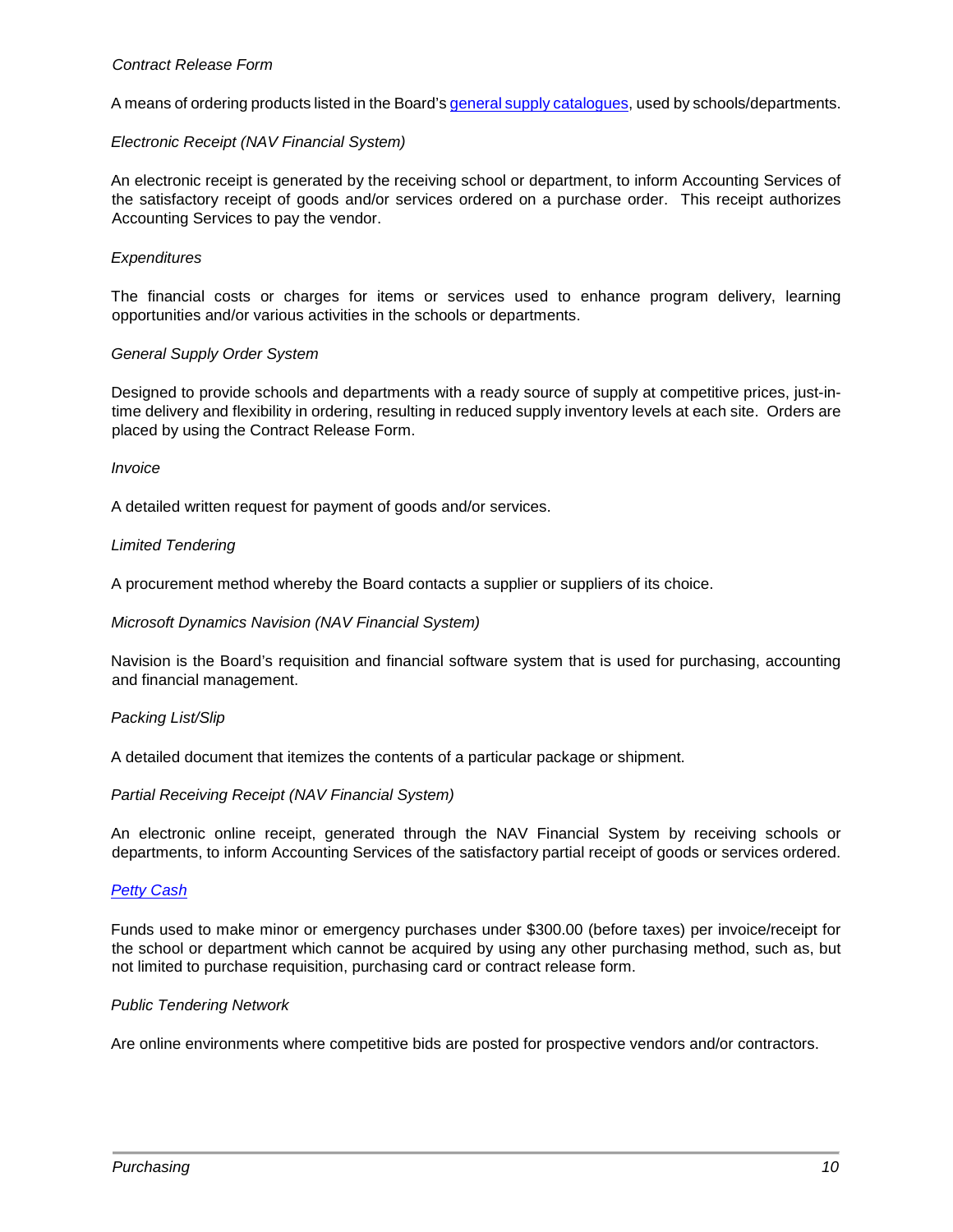A formal written offer to a vendor containing all pricing, terms and conditions of a proposed transaction.

## Purchasing Card *(PCard)*

A tool used to make small dollar value purchases in a more efficient, cost effective manner and to accommodate purchases with a vendor that may not accept other forms of payment.

## *Purchase Request (NAV Financial System)*

A purchase request is an internal electronic form by which a school or department requests Purchasing Services, in detail, to obtain materials or services to meet their needs. The Purchasing Requisitions: Approval Amounts document establishes the appropriate approval levels for purchase requests.

#### *Selective Tendering*

A procurement method whereby only qualified proponents are invited by the Board to submit a Bid. Proponents become qualified through a pre-qualification process.

#### *Vendor*

The provider of goods or services.

## **Responsibilities**

*The Director of Education shall:* 

• allocate staff and resources to support the Purchasing procedure.

#### *The Chief Financial Officer shall:*

- oversee purchasing activities in accordance with the [Ontario Broader Public Sector Procurement](https://www.doingbusiness.mgs.gov.on.ca/mbs/psb/psb.nsf/Attachments/BPSProcDir-pdf-eng/$FILE/bps_procurement_directive-eng.pdf) [Directive.](https://www.doingbusiness.mgs.gov.on.ca/mbs/psb/psb.nsf/Attachments/BPSProcDir-pdf-eng/$FILE/bps_procurement_directive-eng.pdf)
- identify the appropriate level of signing authority for purchases; and
- identify procurement thresholds for goods, non-consulting services, consulting services and construction in accordance with the [Ontario Broader Public Sector Procurement Directive,](https://www.doingbusiness.mgs.gov.on.ca/mbs/psb/psb.nsf/Attachments/BPSProcDir-pdf-eng/$FILE/bps_procurement_directive-eng.pdf) CFTA, CETA, and other trade agreements.

*Purchasing Services shall:* 

- ensure goods and services are acquired from a best value perspective, considering both total cost and life cycle cost;
- ensure ethical, efficient and accountable sourcing of responsive and responsible vendors/contractors;
- provide vendor, pricing and product/service information to schools/departments to assist with purchasing/buying decisions;
- consider the environmental impact of all purchasing recommendations;
- advise schools and departments on the best method to satisfy their purchasing needs such as, but not limited to, purchase request, contract release form, purchasing card or petty cash; • encourage the use of purchase orders for purchases over \$100;
- verify all relevant information such as, but not limited to, quantity, description, price and vendor name, and appropriate [signing authorities](https://bww.yrdsb.ca/boarddocs/Documents/SD-purchasinglimits.pdf)[,](https://bww.yrdsb.ca/boarddocs/Documents/SD-purchasinglimits.pdf) is in place on electronic requisitions sent by schools or departments;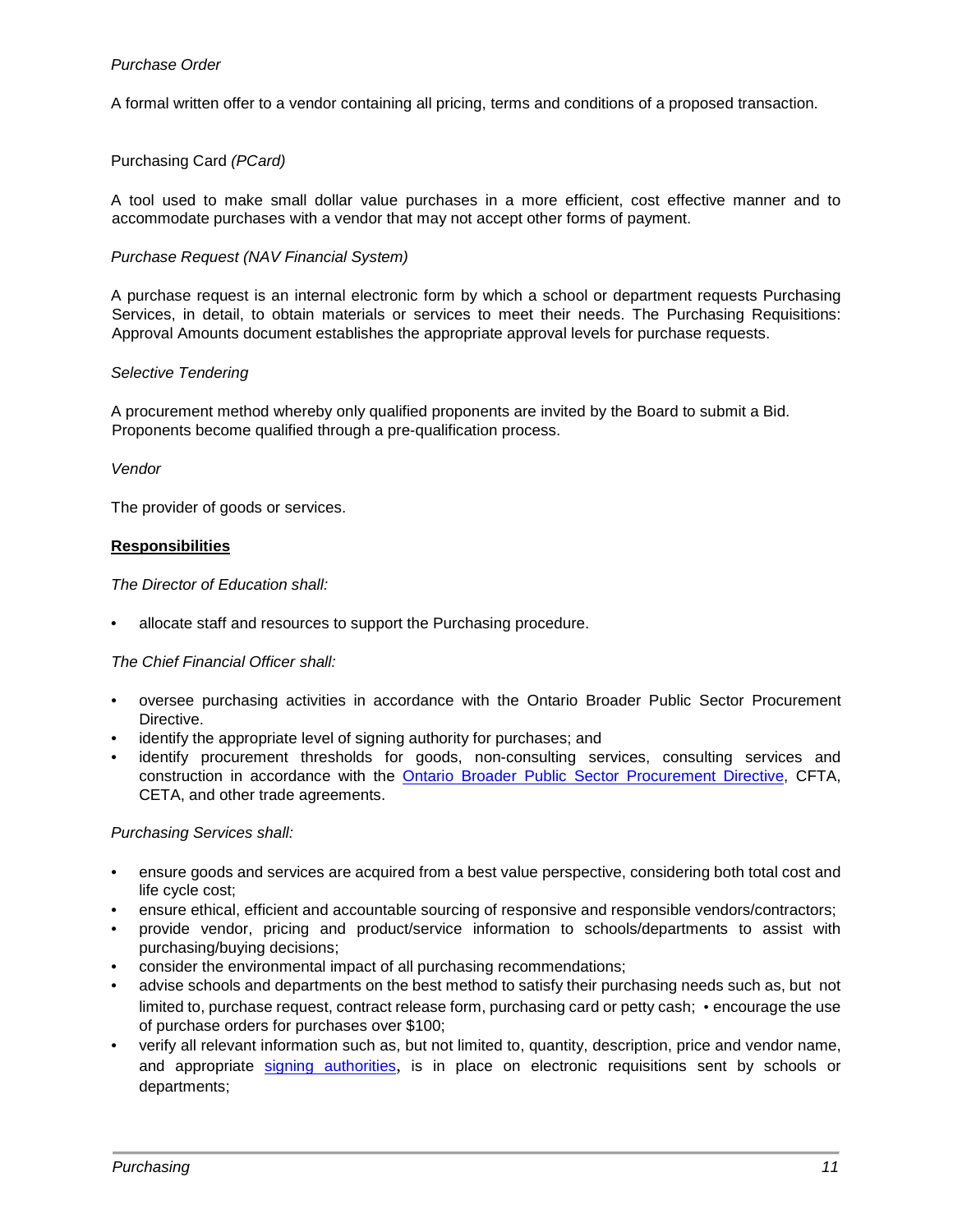- review for accuracy and process school and department electronic requests into purchase orders which will be sent to approved or contracted vendor/supplier/contractor;
- send copies of purchase orders to school email accounts once orders are processed in Purchasing Services;
- manage and maintain a General Supplies Ordering System with contracted vendors;
- facilitate the process to approve and/or pre-qualify contractors;
- determine method of purchase, such as, but not limited to, quotes, tender, request for proposal;
- facilitate a Request for Information (RFI), if required, to gather information in situations when there is a lack of information about the ability of the market to deliver the required goods and services; • use various criteria in evaluating;
- take into account Accessibility for Ontarians with Disabilities Act (AODA) requirements when developing competitive bids;
- facilitate and obtain a minimum of three competitive bids, where possible, for any individual purchase or combined purchases that exceed \$10,000;
- advertise and post acquisitions valued at \$100,000 or more to a publicly recognized electronic tendering network for a minimum of 15 calendar days, unless a shorter time period is required in the circumstances and is permissible under any applicable trade agreements;
- post award notifications to the publicly recognized electronic tendering network for awards of \$100,000 or more;
- assist with the development of specifications, scope of work and manage and facilitate the entire bid process for all formal competitive bids to ensure best value, fairness and accountability;
- advise schools and/or departments as to best value goods/services or options of better value alternatives and purchase from a vendor with whom, in their judgement, it is in the best interests of the Board to do business;
- administer the contract from user need through to the environmentally responsible disposal of goods, including handling of disputes and/or performance issues;
- participate in the development, writing, vetting and negotiation of all contracts arranged with vendors and/or contractors;
- manage and develop positive working relationships with vendors and contractors;
- review, analyze, assess and mitigate risk for all purchasing activities;
- assess the economic and social environment to determine any impact on the planned procurement;
- identify any perceived or real conflicts of interest and ensure adherence of the Boar[d Conflict of](https://bww.yrdsb.ca/boarddocs/Pages/ConflictofInterest.aspx) Interest policy and procedur[e;](https://bww.yrdsb.ca/boarddocs/Pages/ConflictofInterest.aspx)
- participate in any purchasing cooperatives for the acquisition of goods and services when in the best interest of the Board; and
- participate in the disposition of surplus Board assets.

## *Accounting Services shall:*

- ensure proper authorization has been provided on receiving documents;
- make sure the invoice total is correct by matching it to a corresponding purchase order;
- contact the vendor and/or buyer for verification if an invoice total does not match the corresponding purchase order;
- follow-up with a vendor where there has been an overcharge for credit:
- not pay an over-charged invoice until all outstanding issues have been resolved; and
- identify any perceived or real conflict of interest situation and ensure adherence to the Conflict of Interest policy and procedur[e.](https://bww.yrdsb.ca/boarddocs/Pages/ConflictofInterest.aspx)

## *Superintendents shall:*

- approve purchase requests in accordance with the [Board signing authority;](https://bww.yrdsb.ca/boarddocs/Documents/SD-purchasinglimits.pdf)
- support principals and managers in the implementation of the Purchasing procedure;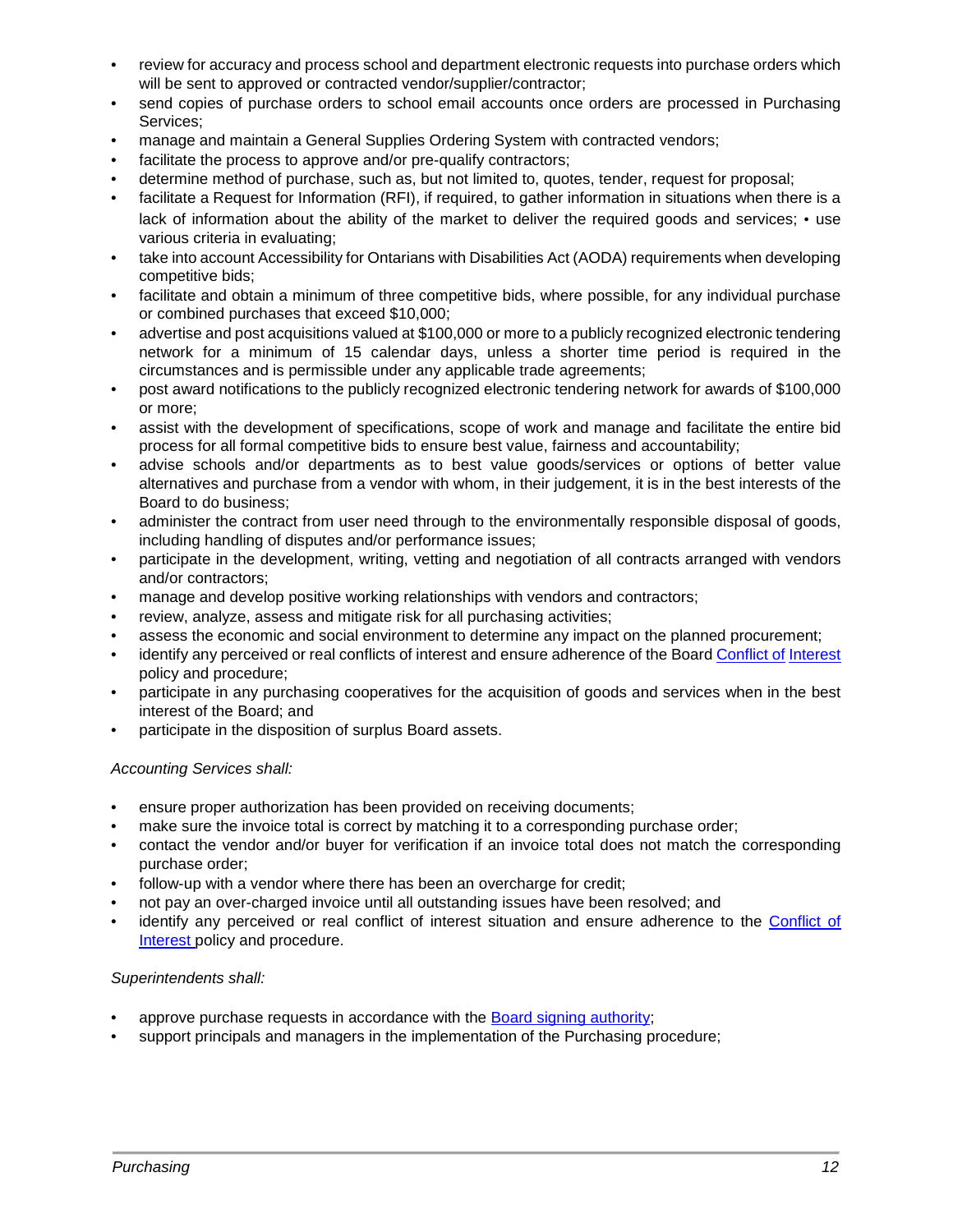- approve purchasing card expenditures of principals and any other staff members under their direct supervision; and
- identify any perceived or real conflict of interest situation and ensure adherence to the Board Conflict of Interest policy and procedure.

*Principals or Managers shall:* 

- contact Purchasing Services to ensure adherence to this policy/procedure and related Board processes in the acquisition of specific goods and/or services;
- engage Purchasing Services when in need of goods and/or services keeping in mind that competitive bids will be required for all non-contract acquisitions over \$10,000;
- be held accountable for all purchase acquisitions of goods/services initiated and received by their office, including purchases made by delegating authority to another staff member, on behalf of the Board, for the sole use within the Board system;
- ensure that purchases using school-generated funds including school council, student council or other fundraising funds adhere to this policy and procedure;
- ensure that a process is in place for ordering and approving payment for goods and services received;
- designate a person responsible for school and/or department purchases;
- ensure that expenditures are maintained within the approved budget;
- ensure that requisitions exceeding their [approval authority](https://bww.yrdsb.ca/boarddocs/Documents/SD-purchasinglimits.pdf) [a](https://bww.yrdsb.ca/boarddocs/Documents/SD-purchasinglimits.pdf)re forwarded to the superintendent for authorization;
- approve purchasing card expenditures of any staff members under direct supervision; and
- ensure year-end closing is completed as instructed by Business Services.

## *Staff members responsible for school and/or department purchasing shall:*

- use the appropriate [acquisition tools to](https://bww.yrdsb.ca/services/qa/dollarsense/Pages/default.aspx) purchase goods and/or services such as purchase orders, contract release forms and purchasing cards;
- ensure that all purchases are approved by the principal or manager;
- understand that a purchase request is to be used to order any goods or services not available through the General Supply Ordering System;
- ensure that requisition numbers are not provided to vendors;
- ensure that items coming from outside Canada are ordered via the NAV Financial System in order to establish proper customs clearance through the Board's customs broker;
- acknowledge receipt of goods and/or partial receipt of goods by creating an electronic receiving report and forwarding to Accounting Services for payment;
- understand that delayed acknowledgement for receipt of goods may result in late payment fees or interest charges to the school and/or department general ledger account;
- understand that if a school or department does not report receipt of goods and/or services, then the invoices cannot be paid;
- forward invoices received for goods and/or services directly to Accounting Services, unless payment is made from petty cash or school generated funds;
- notify Purchasing and/or Accounting Services when there is a discrepancy between the purchase order and the invoice amount;
- notify Purchasing and Accounting Services in a timely manner if there is a need to cancel an order or return items for credit;
- understand that vendors may charge a re-stocking fee on returned items;
- advise Purchasing Services when the quantity of goods received is less than the quantity ordered and the remainder is not shown on the packing slip as a "back-order"; and
- advise Purchasing Services when the quantity of goods received is greater than the quantity ordered.

## *All staff members shall:*

- adhere [to the Ontario Broader Public Sector Supply Chain Code of Ethics;](https://www.doingbusiness.mgs.gov.on.ca/mbs/psb/psb.nsf/Attachments/BPSProcDir-pdf-eng/$FILE/bps_procurement_directive-eng.pdf)
- ensure that all purchases made on behalf of the Board are approved in accordance with Board policy and procedure;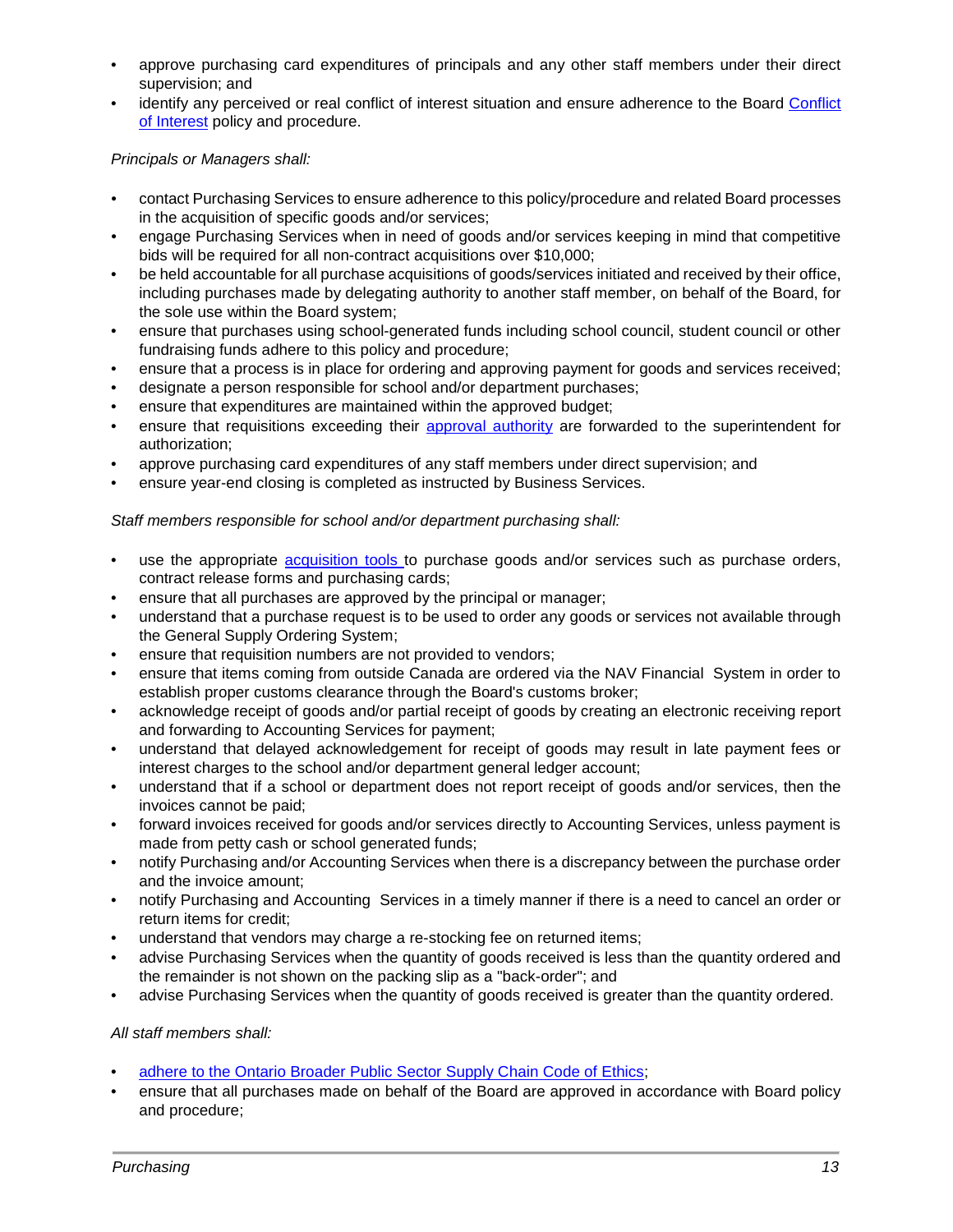- authorize purchases in accordance with the Signing Authorities and the Purchasing Requisitions: Approval Amounts documents, where applicable;
- contact their principal and/or manager to order goods and/or services to ensure adherence to this policy/procedure and Board processes in the selection of specific goods and/or services;
- refer to NAV Requisition & Financial System User Guide;
- understand that the Board does not take any responsibility for items purchased by any staff member who verbally or in writing authorizes a vendor to provide the school and/or department with the goods and/or services before dispatching the official Board purchase methods;
- be aware that purchases using school-generated funds including school council, student council or other fundraising funds must adhere to this policy and procedure;
- understand that Purchasing Services will only send copies of purchase orders to school email accounts once they have been processed by Purchasing Services;
- immediately notify the principal or manager if there is a need to cancel an order or return items for credit;
- understand that vendors may charge a re-stocking fee on returned items;
- immediately notify the principal or manager when the quantity of goods received is less than the quantity ordered and the remainder is NOT shown on the packing slip as a "back-order"
- immediately notify the principal or manger when the quantity of goods received is greater than the quantity ordered;
- review goods upon receipt to ensure packaging and contents are intact;
- if packaging or goods received are damaged, write "DAMAGED" on the bill of lading and sign for the goods;
- if goods are received and the damage is not apparent until the package is opened, immediately contact Purchasing Services and keep all original packaging;
- ensure that goods and services are purchased in accordance with the Purchasing procedure, as well as the specific processes developed and communicated by Purchasing Services; and
- ensure that purchases of Tangible Capital Assets (TCA) are charged to appropriate [TCA accounts;](https://bww.yrdsb.ca/services/finance/Documents/Tangible%20Capital%20Asset%20Purchases.pdf) [a](https://bww.yrdsb.ca/services/finance/Documents/Tangible%20Capital%20Asset%20Purchases.pdf)nd
- identify any perceived or real conflict of interest and ensure adherence to the Board's [Conflict of](https://bww.yrdsb.ca/boarddocs/Pages/ConflictofInterest.aspx) Interest policy and procedure.

## *School Councils shall:*

- [adhere to the Ontario Broader Public Sector Supply Chain Code of Ethics;](https://www.doingbusiness.mgs.gov.on.ca/mbs/psb/psb.nsf/Attachments/BPSProcDir-pdf-eng/$FILE/bps_procurement_directive-eng.pdf)
- ensure that all purchases made on behalf of the Board are approved in accordance with Board policy and procedure;
- authorize purchases in accordance with the Signing Authorities and the Purchasing Requisitions: Approval Amounts documents, where applicable;
- ensure that all purchases made, adhere to all Board policies and procedures;
- comply with the [Supply Chain Code of Ethics](https://bww.yrdsb.ca/boarddocs/Documents/SD-CodeofEthics.pdf) [a](https://bww.yrdsb.ca/boarddocs/Documents/SD-CodeofEthics.pdf)nd abide by the [Broader Public Sector Procurement](http://www.doingbusiness.mgs.gov.on.ca/mbs/psb/psb.nsf/English/bps-procurementdirective) [Directive policies and procedures,](http://www.doingbusiness.mgs.gov.on.ca/mbs/psb/psb.nsf/English/bps-procurementdirective) the CFTA and the CETA where applicable when involved with purchasing or related supply chain activities;
- understand that purchases should be made through the school principal so that the request can be submitted and tracked in the Board's NAV Financial;
- contact their principal or designated representative for ordering all goods and/or services; and
- understand that the Board will not take any responsibility for items purchased by any school council member who verbally or in writing authorizes a vendor to provide the school with the goods and/or services before dispatching the official Board purchase order.

## **Department**

Business Services

#### **Related Procedures**

Procedure #NP161.1 Purchasing Cards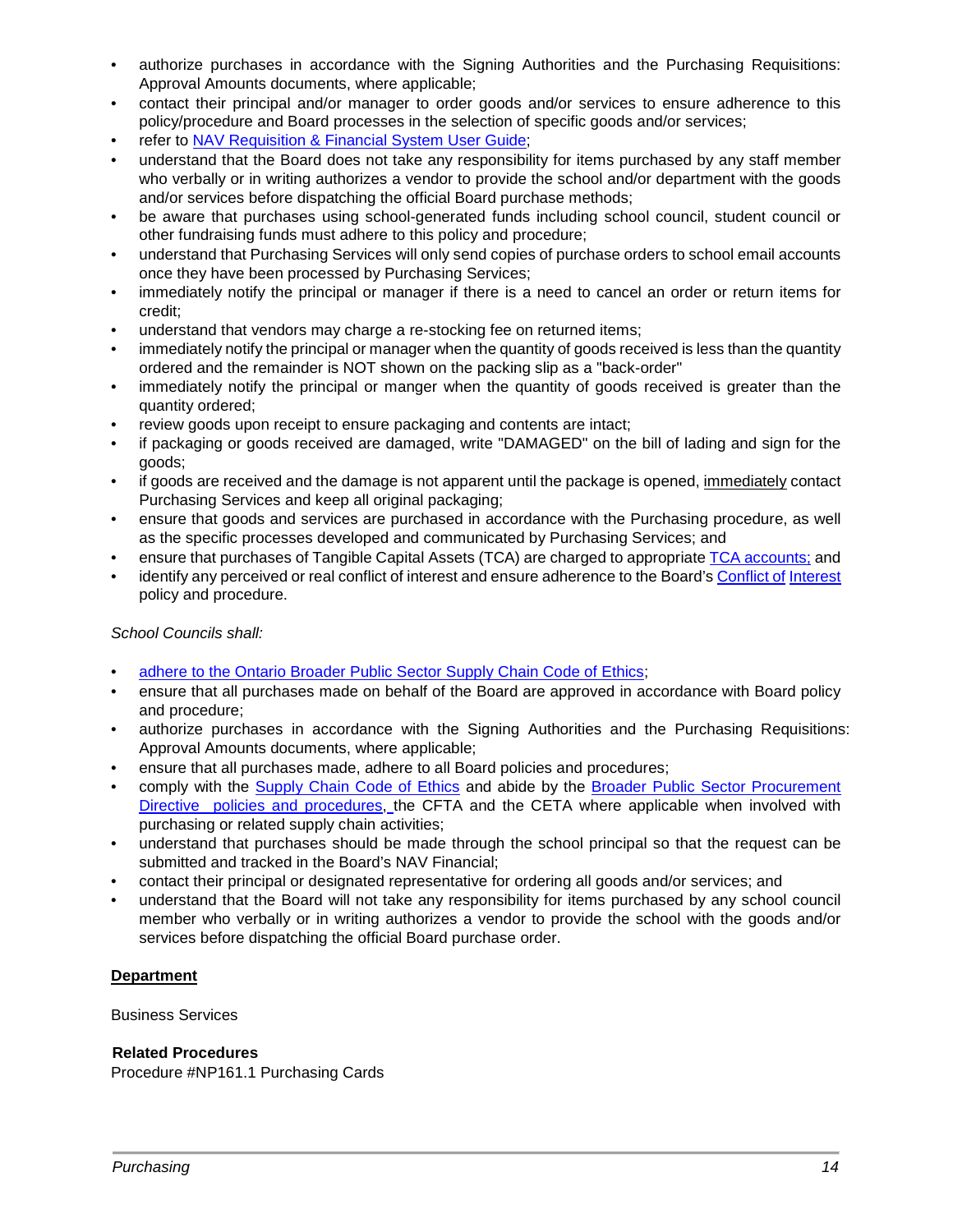## **History**

January 1985 April 2009 Revised 2010, June 2015 Working Document November 2014, July 2018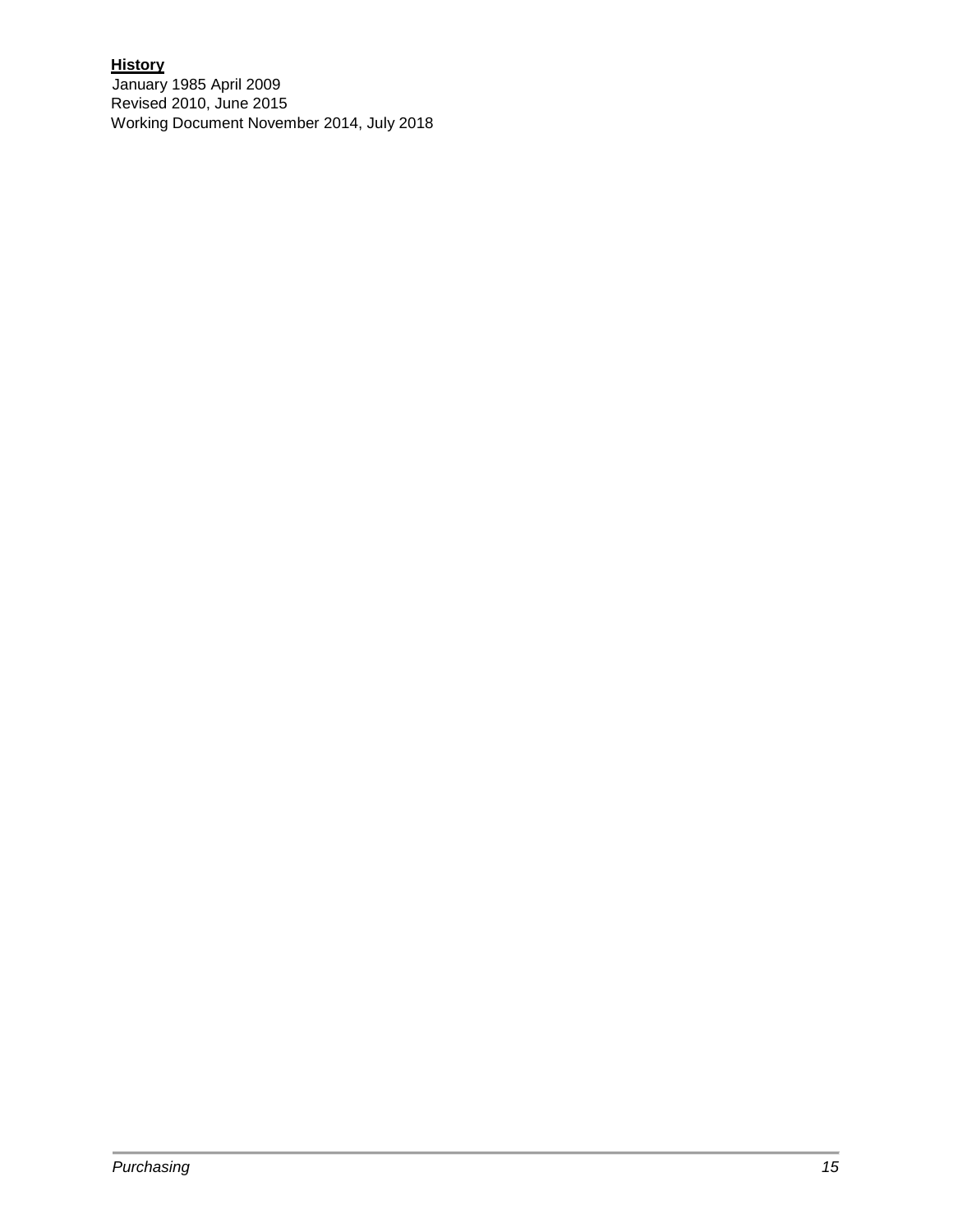

# **Board Procedure #161.1 Purchasing Cards**

This procedure outlines how staff members are to use the purchasing cards (PCards) to make small dollar value purchases more efficient and cost effective without eroding good business practices or circumventing internal controls, or to accommodate purchases with a vendor that may not accept other forms of payment.

## **Definitions**

## *Audit*

A review of the cardholders' monthly purchasing card statement, transactions and receipts to ensure adherence to all Board policies and procedures.

## *Board-approved Vendor*

A supplier of goods and services that the Board has agreed meets its standards in terms of quality, price, health and safety, warranties and return privileges and is authorized by the purchasing department to process orders as required.

## *Capital item*

A single item costing over \$500 plus taxes with an anticipated life span of three years or more.

## *Monthly Purchasing Card Statement*

The bank's monthly statement of the cardholders' purchase transactions.

#### *Monthly Credit Limit*

The maximum monthly dollar limit that may be charged to a Purchasing Card.

#### *Purchasing Card Application*

An electronic form completed online by the principal, manager, or delegate via NAV Financial System. Once the application is submitted a copy is automatically sent to the bank, to the principal or manager, and to Purchasing Services.

## *[Purchasing Card Employee Agreement](https://bww.yrdsb.ca/services/purchasing/PCards/Documents/FOR-pcardagreementform-161.pdf)*

A document signed by the cardholder that indicates that the Cardholder has read and understands the Cardholder's responsibilities and agrees to adhere to the policies and procedures established for the program.

#### *Purchasing Card Restrictions*

An item that is not to be purchased on the purchasing card, such as, but not limited to, gifts, liquor, accommodations, cash advances, travel, entertainment, personal use or any goods that the Board currently purchases from a contracted or approved vendor. Reference the [Purchasing Card Rules & Reminders](https://bww.yrdsb.ca/services/purchasing/PCards/Documents/PurchasingCardRulesandReminders.pdf) document for further information regarding restrictions.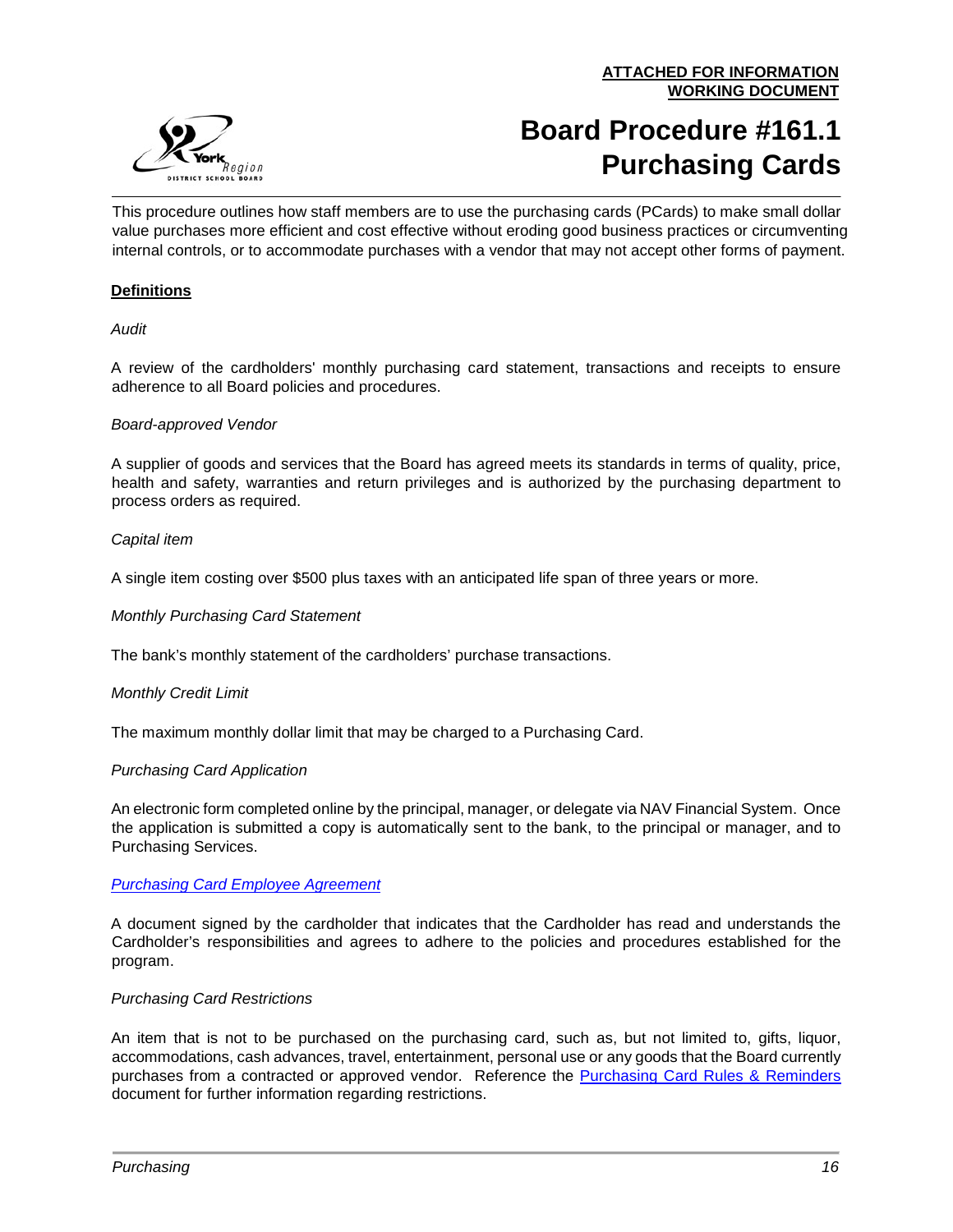## *Reconciliation*

The maintenance and reconciling of receipts to the bank's monthly statement.

## *Transaction Log Envelope*

An envelope used to contain the receipts for all purchases made over the period of a month.

## **Responsibilities**

## *The Director of Education shall:*

• allocate staff and resources to support the Purchasing Cards procedure.

## *The Purchasing Card Co-ordinator shall:*

- maintain the cardholders monthly credit limits, account numbers, location changes, and cancellations;
- monitor all of the purchasing card program activities; and
- review monthly reports and transactions to ensure compliance with Board procedure.

## *Accounting Services shall:*

- pay the monthly summary of purchasing card statements; and
- charge the applicable budget for purchases.

#### *Quality Assurance shall:*

• conduct random audits of the cardholders transaction log-statement and receipts to ensure adherence to Board policies and procedures.

## *Superintendents, Principals and Managers shall:*

- understand that;
- their signature indicates that all charges for the cardholder(s) under their supervision have been reviewed and approved and that such charges are in compliance with Board policies and procedures, and
- delegation of signing for purchasing card charges, in part or in whole, does not absolve of their responsibility of ensuring that all charges are appropriate and in compliance with Board policies and procedures;
- review and approve the purchasing card application for staff members under their supervision;
- review and authorize purchasing card account changes for staff transfers;
- set the cardholder's monthly limit;
- review the cardholder's monthly activity statement and the original receipts;
- approve compliant transactions and sign the transaction envelope;
- ensure that the original transaction log envelope with original itemized receipts is retained by the school or department for a minimum of seven years;
- understand if purchasing card changes are delegated to administrative staff, the superintendent, principal or manager must approve and be copied on all email change requests; and
- ensure that Purchasing Services is advised if a cardholder's employment with the Board ends, or the employee goes on a leave or changes work location.

#### *Cardholders shall:*

• maintain the purchasing card with appropriate security, and notify the bank and Purchasing Services if the card has been lost, stolen or compromised;